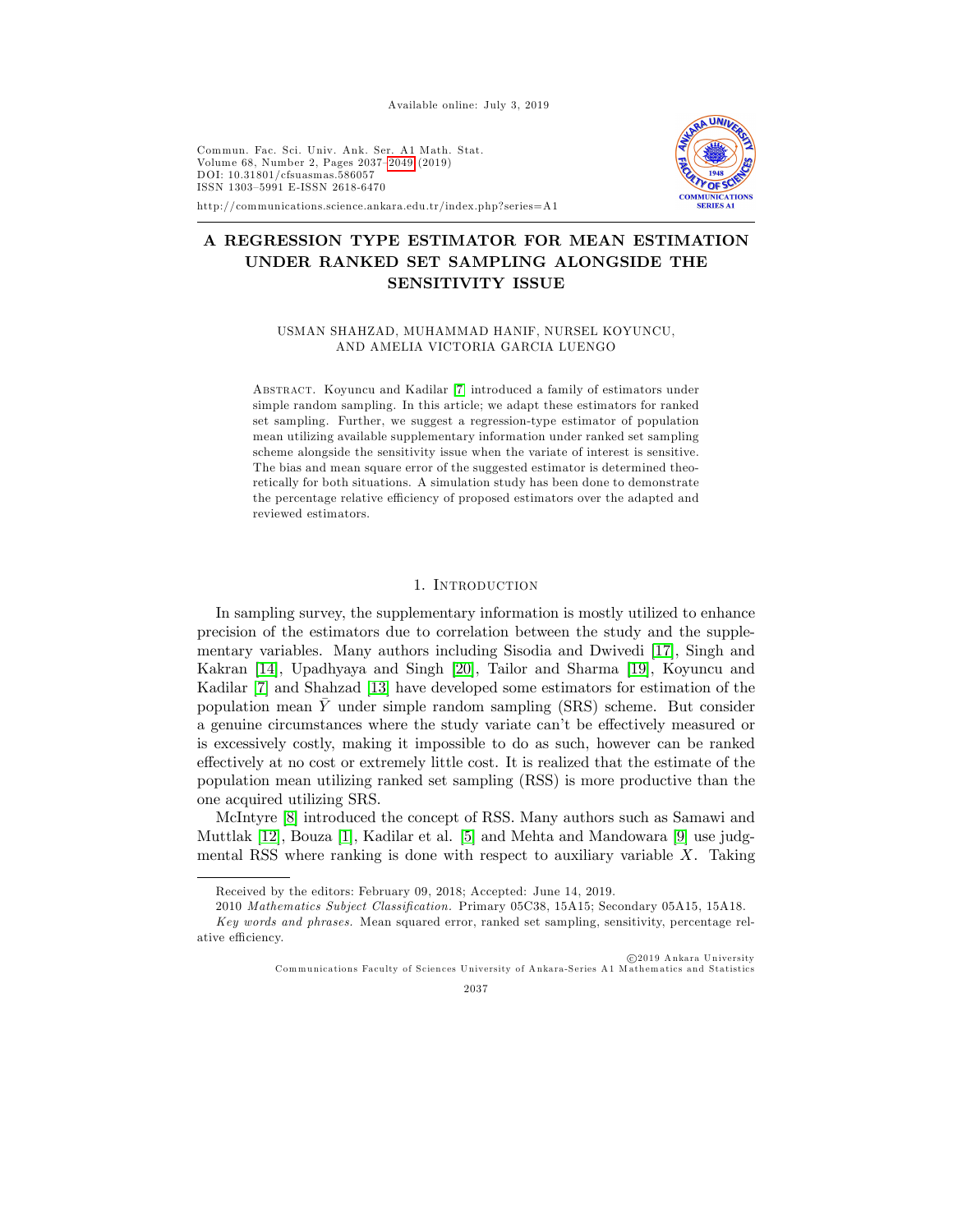motivation from these we shall adapt Koyuncu and Kadilar [\[7\]](#page-11-1) family of estimators under RSS. We shall also propose a new regression type estimator for the estimation of mean. Further, we shall discussed all the reviewed, adapted and proposed estimators for the scramble response utilizing different scrambled response models in upcoming sections.

In RSS scheme, m independent random set, each of size m are selected with equal probability and with replacement from the population. The units of each random set are ranked with respect to the characteristic of the study variable or auxiliary variable. Then the smallest unit is selected from the first ordered set and second smallest unit is selected from the second ordered and it is continued until the unit with largest value is chosen from the mth set. This cycle maybe repeated r times, so  $mr = n$  units have been measured during this process. In this paper we assumed that we rank on the auxiliary variable, let  $(y_{[i]}, x_{(i)})$  denote *i*th judgment ordering in the ith set for the study variable and ith set for the auxiliary variable. Further let  $\bar{y}_{[n]} = \frac{1}{n} \sum_{i=1}^{n} y_{[i]}, \bar{x}_{(n)} = \frac{1}{n} \sum_{i=1}^{n} x_{(i)}$  are the sample means under RSS and  $\bar{Y}, \bar{X}$  are population means for the study and auxiliary variables, respectively .

To obtain the bias and mean squared error (MSE) expressions, let us define  $\bar{y}_{[n]} = (1 + \epsilon_o)Y, \, \bar{x}_{(n)} = (1 + \epsilon_1)X.$  The expectations of e terms can be written as follows:

$$
E(\mathbf{e}_o) = E(\mathbf{e}_1) = 0
$$
  
\n
$$
E(\mathbf{e}_o^2) = \lambda C_y^2 - W_{y_{[i]}}^2 = \mathbf{c}_0,
$$
  
\n
$$
E(\mathbf{e}_i^2) = \lambda C_x^2 - W_{x_{(i)}}^2 = \mathbf{c}_1,
$$
  
\n
$$
E(\mathbf{e}_o \mathbf{e}_1) = \lambda \rho C_y C_x - W_{yx_{(i)}} = \mathbf{c}_{01}.
$$
  
\nwhere  
\n
$$
W_{y_{[i]}}^2 = \frac{1}{m^2 r \overline{Y}^2} \sum_{i=1}^m \tau_{y_{[i]}^2}^2, W_{x_{(i)}}^2 = \frac{1}{m^2 r \overline{X}^2} \sum_{i=1}^m \tau_{x(i)}^2, W_{yx_{(i)}} = \frac{1}{m^2 r \overline{X} \overline{Y}} \sum_{i=1}^m \tau_{yx(i)}, \lambda = \frac{1}{n}
$$

Further  $\tau_{yx(i)} = (\mu_{y[i]} - \bar{Y})(\mu_{x(i)} - \bar{X}), \tau_{x(i)} = (\mu_{x(i)} - \bar{X}), \tau_{y[i]} = (\mu_{y[i]} - \bar{Y}).$ Note that  $(\mu_{y[i]}, \mu_{x(i)})$  belongs to some specific distribution, depends upon order statistic.

 $i=1$ 

 $i=1$ 

 $\frac{1}{n}$ .

The traditional ratio estimator in RSS is given by

$$
\hat{\bf t1}_{R,rss} = \bar y_{[n]} \left[ \frac{\bar X}{\bar x_{(n)}} \right].
$$

The (MSE) of  $\hat{\mathbf{u}}_{R,rss}$  is

 $i=1$ 

$$
MSE(\hat{\mathbf{u}}_{R,rss}) = \bar{Y}^2 [\mathbf{c}_0 + \mathbf{c}_1 - 2\mathbf{c}_{01}].
$$

Mehta and Mandowara [\[9\]](#page-11-9) adapted Sisodia and Dwivedi [\[17\]](#page-11-2), Singh and Kakran [\[14\]](#page-11-3), Upadhyaya and Singh [\[20\]](#page-12-0) estimators under RSS as follows

$$
\hat{\mathbf{u}}_{SD,rss} = \bar{y}_{[n]} \left[ \frac{\bar{X} + C_x}{\bar{x}_{(n)} + C_x} \right],
$$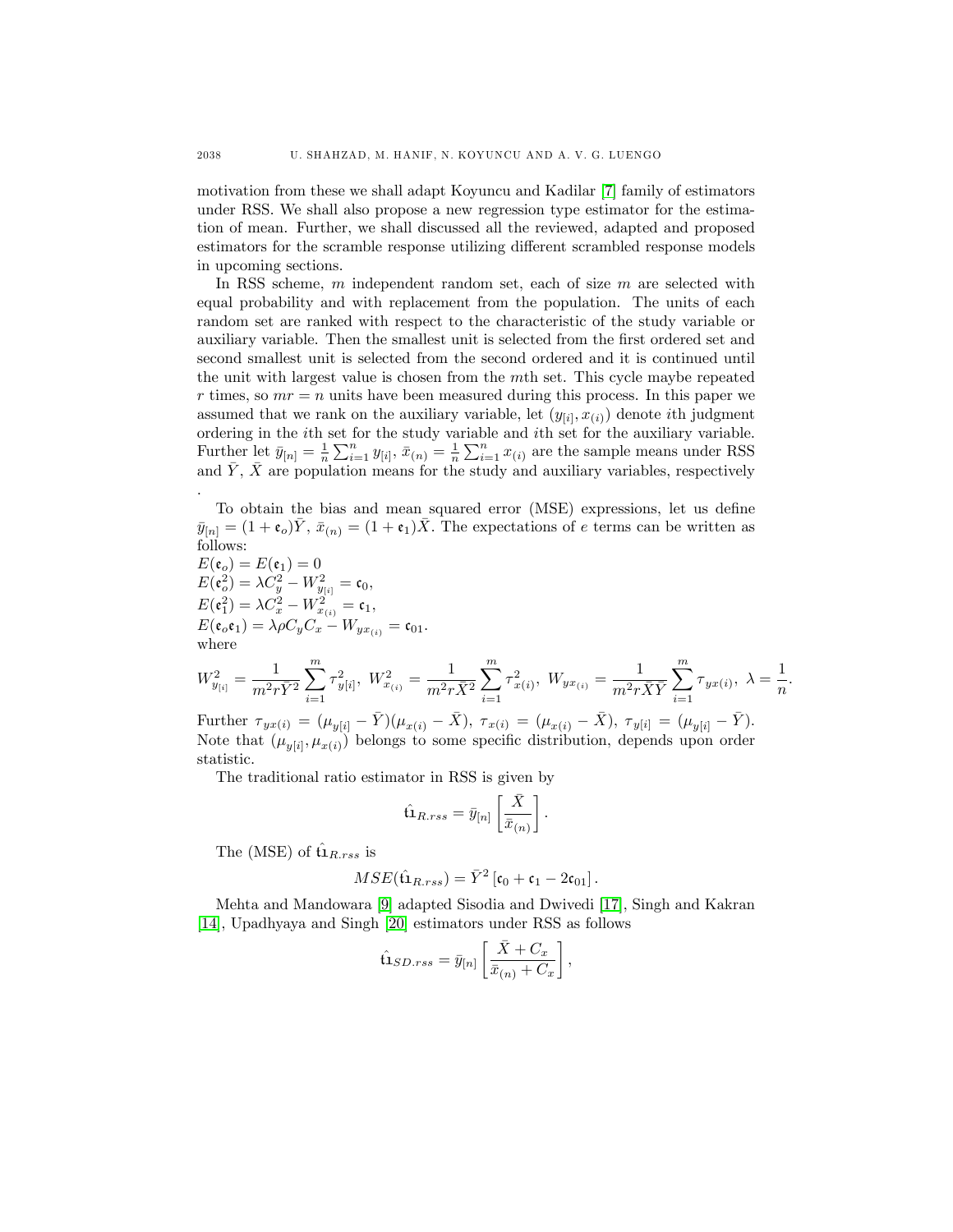$$
\hat{\mathbf{u}}_{SK,rss} = \bar{y}_{[n]} \left[ \frac{\bar{X} + \beta_2(x)}{\bar{x}_{(n)} + \beta_2(x)} \right],
$$
\n
$$
\hat{\mathbf{u}}_{UP1,rss} = \bar{y}_{[n]} \left[ \frac{\bar{X}C_x + \beta_2(x)}{\bar{x}_{(n)}C_x + \beta_2(x)} \right],
$$
\n
$$
\hat{\mathbf{u}}_{UP2,rss} = \bar{y}_{[n]} \left[ \frac{\bar{x}_{(n)}C_x + \beta_2(x)}{\bar{X}C_x + \beta_2(x)} \right].
$$

The MSEs' of these estimators are as follows

$$
MSE(\hat{\mathbf{u}}_{SD,rss}) = \bar{Y}^2 \left[ \delta_{SD,rss}^2 \mathbf{c}_0 + \mathbf{c}_1 - 2\delta_{SD,rss} \mathbf{c}_{01} \right],
$$
  
\n
$$
MSE(\hat{\mathbf{u}}_{SK,rss}) = \bar{Y}^2 \left[ \delta_{SK,rss}^2 \mathbf{c}_0 + \mathbf{c}_1 - 2\delta_{SK,rss} \mathbf{c}_{01} \right],
$$
  
\n
$$
MSE(\hat{\mathbf{u}}_{UP1,rss}) = \bar{Y}^2 \left[ \delta_{UP1,rss}^2 \mathbf{c}_0 + \mathbf{c}_1 - 2\delta_{UP1,rss} \mathbf{c}_{01} \right],
$$
  
\n
$$
MSE(\hat{\mathbf{u}}_{UP2,rss}) = \bar{Y}^2 \left[ \delta_{UP2,rss}^2 \mathbf{c}_0 + \mathbf{c}_1 + 2\delta_{UP2,rss} \mathbf{c}_{01} \right]
$$
  
\n
$$
\bar{X}
$$
  
\n
$$
\bar{X}
$$

where  $\delta_{SD,rss} = \frac{\bar{X}}{\bar{Y}}$  $\frac{\bar{X}}{\bar{X}+C_x},\, \delta_{SK.rss}=\frac{\bar{X}}{\bar{X}+\beta}$  $\frac{\bar{X}}{\bar{X}+\beta_2(x)}, \delta_{UP1,rss}=\delta_{UP2,rss}=\frac{\bar{X}C_x}{\bar{X}C_x+\beta_2(x)}.$ The usual difference type estimator in  $\tilde{RSS}$  is given by

$$
\hat{\mathbf{u}}_{D,rss} = \bar{y}_{[n]} + d(\bar{X} - \bar{x}_{(n)}).
$$

The MSE of  $\hat{\mathbf{u}}_{D,rss}$  is

$$
MSE(\hat{\mathbf{u}}_{D,rss}) = \bar{Y}^2 \mathbf{c}_0 + d^2 \bar{X}^2 \mathbf{c}_1 - 2 \bar{X} \bar{Y} d\mathbf{c}_{01}.
$$

The optimum value of d is

$$
d^{opt} = \frac{\bar{Y} \mathfrak{c}_{01}}{\bar{X} \mathfrak{c}_1}.
$$

Hence the minimum MSE after utilizing  $d^{opt}$  is as follows

$$
\mathcal{MSE}_{min}(\hat{\mathbf{u}}_{D,rss}) = \bar{Y}^2 \left[ \mathbf{c}_0 - \frac{\mathbf{c}_{01}^2}{\mathbf{c}_1} \right]. \tag{1}
$$

The  $MSE_{min}(\hat{\mathbf{t}}_{D,rss})$  is similar to MSE of regression estimator i.e.  $\hat{\mathbf{t}}_{Reg,rss} =$  $\bar{y}_{[n]} + \hat{\beta}(\bar{X} - \bar{x}_{(n)})$ . Taking motivation from Tailor and Sharma [\[19\]](#page-11-4), Mehta and Mandowara [\[9\]](#page-11-9) also introduced an estimator under RSS scheme. The minimum MSE of their estimator was equivalent to  $MSE_{min}(\hat{\mathbf{u}}_{D,rss})$ . Note that when  $d^{opt}$  is unknown we can use sample regression coefficient i.e.  $\hat{\beta} = \frac{\lambda (\hat{C}_{yx} - \hat{W}_{yx(i)})\hat{R}}{(\hat{C}_{yx} - \hat{W}_{yx(i)})}$  $(\hat{C}^2_x - \hat{W}^2_{x_{(i)}})$ ; see

Singh et al. [\[15\]](#page-11-10), where  $\hat{R} = \frac{\bar{y}_{[n]}}{\bar{z}_{n}}$  $rac{\overline{\overline{x}}_{{n_1}}}{\overline{\overline{x}}_{{n_2}}}$ .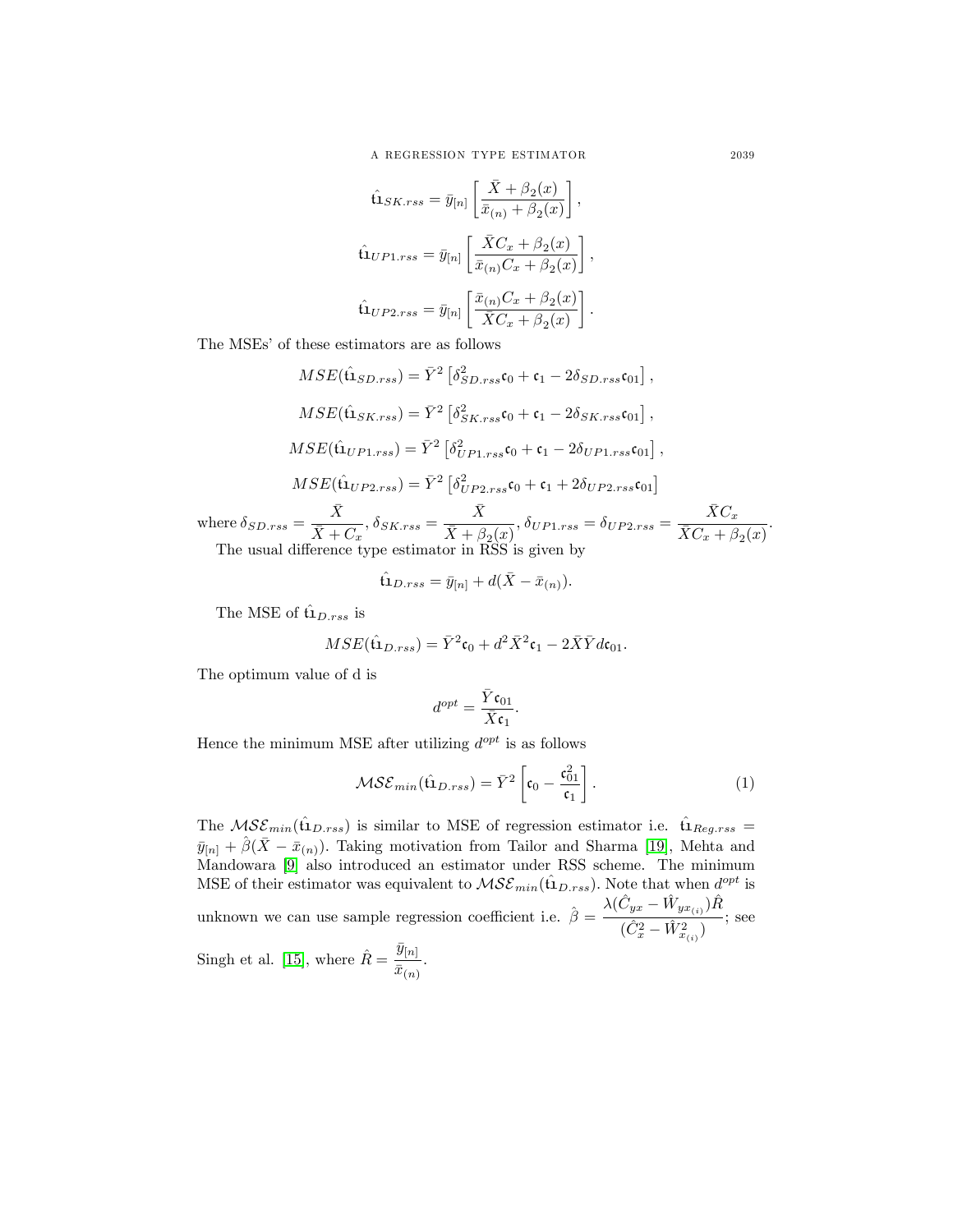### 2. Adapted family of estimators under RSS

We adapt Koyuncu and Kadilar [\[7\]](#page-11-1) family of estimators to RSS scheme as follows

$$
\hat{\mathbf{u}}_{kk,rss} = w\bar{y}_{[n]} \left[ \frac{(\bar{X}a+b)}{\alpha(\bar{x}_{(n)}a+b) + (1-\alpha)(\bar{X}a+b)} \right]^g
$$
(2)

where  $a(\neq 0)$ , b are either real numbers of functions of the known parameters of the auxiliary variable and  $g, \alpha, w$  are suitable chosen scalars such that the MSE of  $\hat{u}_{kk,rss}$  is minimum. We can generate some new estimators from  $\hat{u}_{kk,rss}$  using suitable scalars as given in Table1.

| Est.                                                                                                                                                                                     | $\mathbf{a}$       | b                  |
|------------------------------------------------------------------------------------------------------------------------------------------------------------------------------------------|--------------------|--------------------|
| $\hat{\mathbf{u}}_{kk,rss_1} = w\bar{y}_{[n]}$                                                                                                                                           | 1                  | 0                  |
| $\hat{\mathbf{u}}_{kk,rss_2}=w\bar{y}_{[n]}\left[\frac{\bar{X}+C_x}{\bar{x}_{(n)}+C_x}\right]$                                                                                           | $\mathbf{1}$       | $C_x$              |
| $\hat{\mathbf{u}}_{kk,rss_3} = w\bar{y}_{[n]}\left[\frac{\bar{X}\beta_2(x)+C_x}{\bar{x}_{(n)}\beta_2(x)+C_x}\right]$                                                                     | $\beta_2(x)$       | $C_x$              |
| $\left[\frac{\bar{X}C_x + \beta_2(x)}{\bar{x}_{(n)}C_x + \beta_2(x)}\right]$<br>$\hat{\mathbf{u}}_{kk,rss_4} = w\bar{y}_{[n]}$                                                           |                    | $C_x$ $\beta_2(x)$ |
| $\hat{\mathbf{u}}_{kk,rss_5} = w\bar{y}_{[n]}\left\lvert \frac{X\beta_1(x)+S_x}{\bar{x}_{\cdot\cdot\cdot}\beta_{\cdot}(x)+\mathbf{C}} \right\rvert$<br>$\frac{1}{x_{(n)}\beta_1(x)+S_x}$ | $\beta_1(x)$ $S_x$ |                    |
| $\hat{\mathbf{u}}_{kk,rss_6} = w\bar{y}_{[n]}\left[\frac{\bar{X}\beta_2(x)+S_x}{\bar{x}_{(n)}\beta_2(x)+S_x}\right]$                                                                     | $\beta_2(x)$       | $S_x$              |
| $\left\lfloor \frac{X+\rho}{\bar{x}_{(n)}+\rho} \right\rfloor$<br>$\hat{\mathbf{u}}_{kk,rss_7}=w\bar{y}_{[n]}$                                                                           | $\mathbf{1}$       | $\rho$             |
| $\frac{X+\beta_2(x)}{\bar{x}_{(n)}+\beta_2(x)}$<br>$\hat{\mathbf{t}}\mathbf{1}_{kk,rss_8} = w\bar{y}_{[n]}$                                                                              | $\mathbf{1}$       | $\beta_2(x)$       |

TABLE 1. Family members of  $\hat{u}_{kk,rss}$  for  $(\alpha = 1)$ 

Note that Kadilar et al. [\[5\]](#page-11-8) estimator is also a member of  $\hat{\mathbf{u}}_{kk,rss}$  family, denoted by  $\hat{\mathbf{u}}_{kk,rss_1}$  in Table [1]. The MSE of  $\hat{\mathbf{u}}_{kk,rss}$  is given by

$$
MSE(\hat{\mathbf{u}}_{kk,rss}) = \bar{Y}^2 + w^2 \delta_{B_{kk}} - 2w \delta_{A_{kk}},
$$

where

$$
\begin{split} \delta_{A_{kk,rss}} &= \bar{Y}^2 \left[ 1 + \frac{g(g+1)}{2} \alpha^2 \mathfrak{v}^2 \mathfrak{c}_1 - g \alpha \mathfrak{v} \mathfrak{c}_{o1} \right], \\ \delta_{B_{kk,rss}} &= \bar{Y}^2 \left[ 1 + \mathfrak{c}_o + \left( 2g^2 + g \right) \alpha^2 \mathfrak{v}^2 \mathfrak{c}_1 - 4 g \alpha \mathfrak{v} \mathfrak{c}_{o1} \right]. \end{split}
$$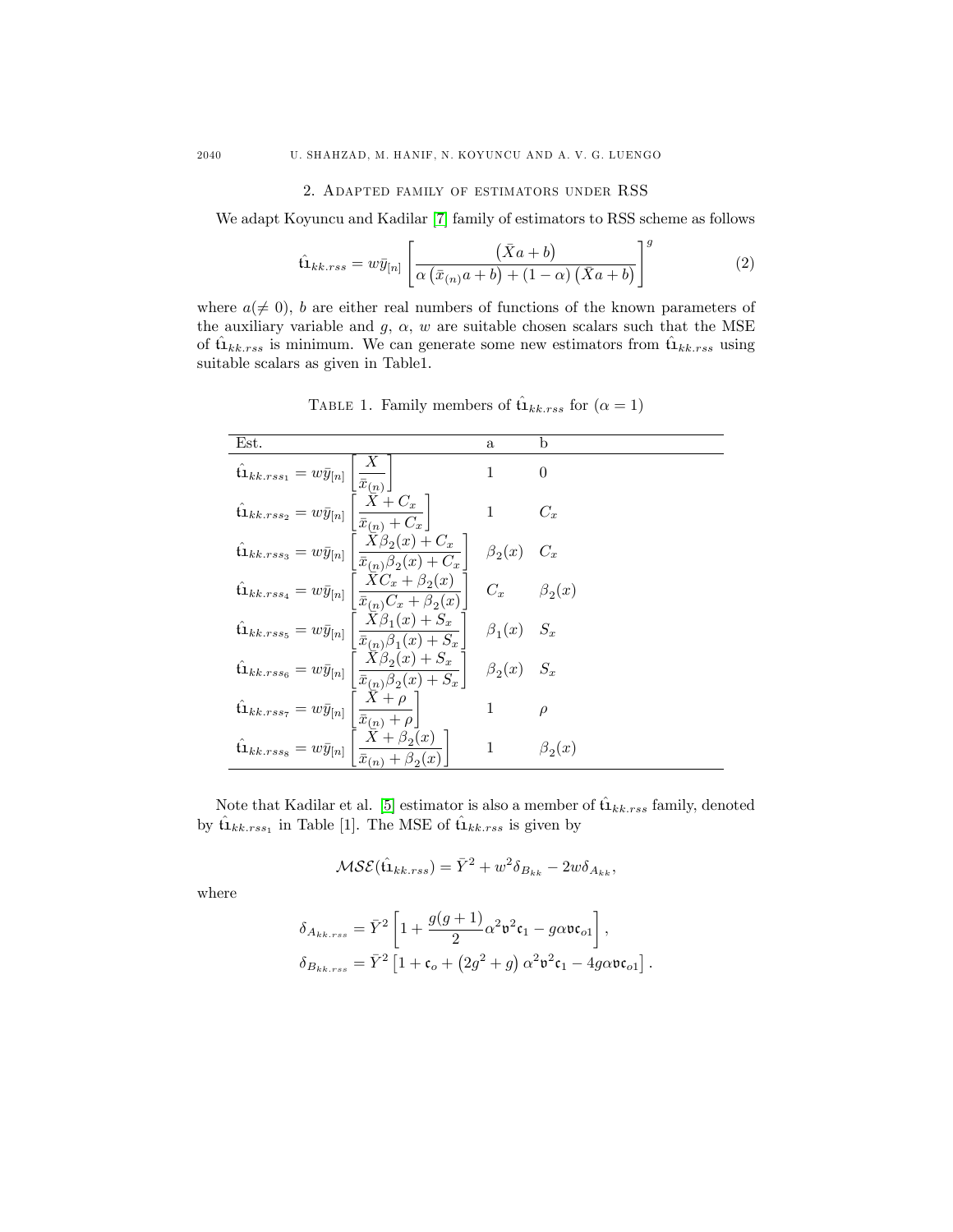which is minimum for

$$
w^{opt} = \frac{\delta_{A_{kk,rss}}}{\delta_{B_{kk,rss}}}.
$$

The minimum MSE of  $\hat{\mathbf{u}}_{kk,rss}$  is given by

$$
\mathcal{MSE}_{min}(\hat{\mathbf{u}}_{kk,rss}) = \left[\bar{Y}^2 - \frac{\delta_{A_{kk,rss}}^2}{\delta_{B_{kk,rss}}}\right].
$$
 (3)

# 3. Suggested regression type estimator under RSS

We propose the following estimator under RSS as follows

$$
\hat{\mathbf{u}}_N = w_1 \left\{ \bar{y}_{[n]} + \hat{\beta} (\bar{X} - \bar{x}_{(n)}) \right\} + w_2 (\bar{X} - \bar{x}), \tag{4}
$$

where  $w_1$  and  $w_2$  are the two unknown weights. Expanding right hand side of  $\hat{u}_N$ , we obtain:

$$
\hat{\mathbf{u}}_N - \bar{Y} = w_1 \bar{Y} \left\{ 1 + \mathbf{e}_o - R'\hat{\beta} \mathbf{e}_1 \right\} - w_2 \bar{X} \mathbf{e}_1 - \bar{Y}.
$$

The bias of  $\hat{\mathbf{u}}_N$  is

$$
B(\hat{\mathbf{u}}_N) = (w_1 - 1)\bar{Y}.
$$

The MSE of  $\hat{\mathbf{u}}_N$  is

$$
MSE(\hat{u}_N) = \bar{Y}^2 + w_1^2 \delta_{A_N} + w_2^2 \delta_{B_N} + 2w_1 w_2 \delta_{C_N} - 2w_1 \delta_{D_N},
$$

where

$$
\delta_{A_N} = \bar{Y}^2 \left[ 1 + \mathfrak{c}_o + R^{'2} \beta^2 \mathfrak{c}_1 - 2\beta^2 R^{'} \mathfrak{c}_{o1} \right],
$$
  
\n
$$
\delta_{B_N} = \bar{X}^2 \mathfrak{c}_1,
$$
  
\n
$$
\delta_{C_N} = \bar{X} \bar{Y} [\beta R^{'} \mathfrak{c}_1 - \mathfrak{c}_{o1}],
$$
  
\n
$$
\delta_{D_N} = \bar{Y}^2,
$$
  
\n
$$
R^{'} = \frac{\bar{X}}{\bar{Y}}.
$$

which is minimum for

$$
w_1^{opt} = \left[\frac{\delta_{B_N}\delta_{D_N}}{\delta_{A_N}\delta_{B_N} - \delta_{C_N}^2}\right],
$$

and

$$
w_2^{opt} = \left[ -\frac{\delta_{C_N} \delta_{D_N}}{\delta_{A_N} \delta_{B_N} - \delta_{C_N}^2} \right].
$$

Using optimum values, the minimum MSE of  $\hat{u}_N$  is given by

$$
\mathcal{MSE}_{min}(\hat{\mathbf{u}}_N) = \left[ \bar{Y}^2 - \frac{\delta_{B_N} \delta_{D_N}^2}{\delta_{A_N} \delta_{B_N} - \delta_{C_N}^2} \right]. \tag{5}
$$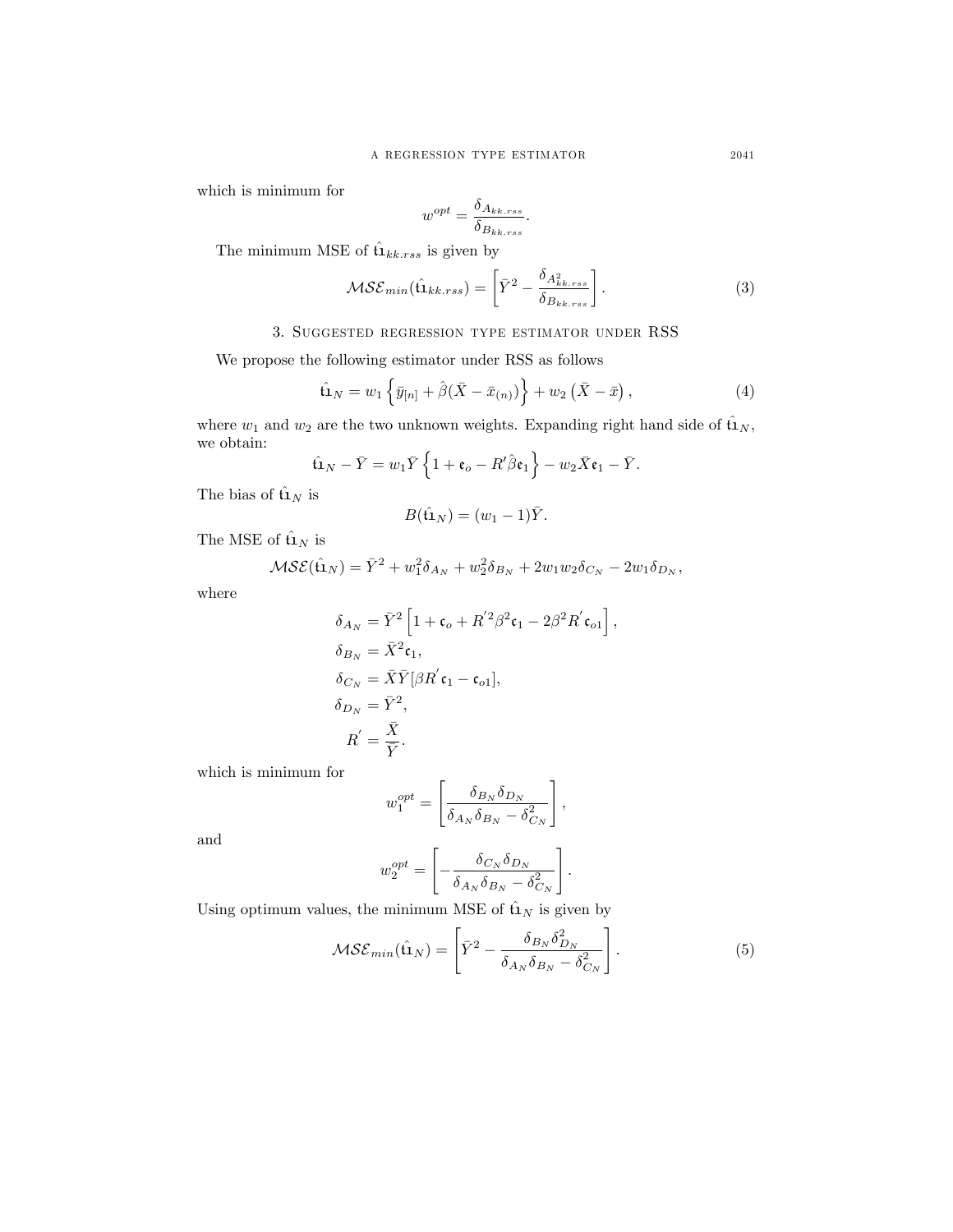#### 4. Sensitivity issue under RSS

The questions related to drug addiction, reckless driving, illegal income and indiscriminate gambling are known as sensitive questions. In these circumstances, we canít expect a truthful direct response from people. Many authors like Eichhron and Hayre [\[3\]](#page-11-11), Pollock and Bek [\[10\]](#page-11-12), Saha [\[11\]](#page-11-13) and Diana and Perri [\[2\]](#page-11-14) have studied the mean of a sensitive study variate without utilizing supplementary information. Further, Sousa et al. [\[18\]](#page-11-15) introduced traditional mean per unit estimator for the case of scramble response. Gupta et al. [\[4\]](#page-11-16) introduced traditional regression and generalized regression estimator assuming the problem of sensitivity. Koyuncu et al. [\[6\]](#page-11-17) also done the work in this context by introducing exponential-type estimators.

Suppose  $Z$  be the response of study variable  $Y$ . Than to obtain the MSE expressions, let us define  $\bar{z}_{[n]} = (1 + \epsilon_z)\bar{Z}$ . Using these terms the expectaions are given by  $E(\mathfrak{e}_z)=0,$ 

 $E(\mathfrak{e}_z^2)=\lambda C_z^2-W_{z_{[i]}}^2=\mathfrak{e}_z,$  $E(\mathfrak{e}_z\mathfrak{e}_1)=\lambda \rho_{zx}C_zC_x-W_{zx_{(i)}}=\mathfrak{e}_{z1}.$ where  $W_{z_{[i]}}^2 = \frac{1}{m^2x}$  $\frac{1}{m^2 r \bar{Z}^2} \sum_{i=1}^m \tau_{z[i]}^2, \, W_{z x_{(i)}} = \frac{1}{m^2 r_1}$  $\frac{1}{m^2 r \bar{X} \bar{Z}} \sum_{i=1}^m \tau_{zx(i)}, \, \lambda = \frac{1}{n}$  $\frac{1}{n}$ . Further  $\tau_{zx(i)} = (\mu_{z[i]} - \bar{Z})(\mu_{x(i)} - \bar{X}), \tau_{z[i]} = (\mu_{z[i]} - \bar{Z}).$ 

The estimator  $\hat{\mathbf{u}}_{R,rss}$  for the case of scrambled response is given by

$$
\hat{\mathfrak{z}}_{R,rss} = \bar{z}_{[n]} \left[ \frac{\bar{X}}{\bar{x}_{(n)}} \right].
$$

The MSE of  $\hat{\mathfrak{z}}_{R,rss}$  is

$$
MSE(\hat{\mathfrak{z}}_{R,rss}) = \bar{Z}^2 [\mathfrak{c}_z + \mathfrak{c}_1 - 2\mathfrak{c}_{z1}].
$$

Mehta and Mandowara [\[9\]](#page-11-9) estimators for scramble response can be written as follows

$$
\hat{\mathbf{j}}SD.rss = \bar{z}_{[n]} \left[ \frac{\bar{X} + C_x}{\bar{x}_{(n)} + C_x} \right],
$$

$$
\hat{\mathbf{j}}SK.rss = \bar{z}_{[n]} \left[ \frac{\bar{X} + \beta_2(x)}{\bar{x}_{(n)} + \beta_2(x)} \right],
$$

$$
\hat{\mathbf{j}}UP1.rss = \bar{z}_{[n]} \left[ \frac{\bar{X}C_x + \beta_2(x)}{\bar{x}_{(n)}C_x + \beta_2(x)} \right],
$$

$$
\hat{\mathbf{j}}UP2.rss = \bar{z}_{[n]} \left[ \frac{\bar{x}_{(n)}C_x + \beta_2(x)}{\bar{X}C_x + \beta_2(x)} \right].
$$

The MSEs' of these estimators are

$$
MSE(\hat{\mathbf{j}}_{SD,rss}) = \bar{Z}^2 \left[ \delta_{SD,rss}^2 \mathfrak{c}_z + \mathfrak{c}_1 - 2\delta_{SD,rss} \mathfrak{c}_{z1} \right],
$$
  

$$
MSE(\hat{\mathbf{j}}_{SK,rss}) = \bar{Z}^2 \left[ \delta_{SK,rss}^2 \mathfrak{c}_z + \mathfrak{c}_1 - 2\delta_{SK,rss} \mathfrak{c}_{z1} \right],
$$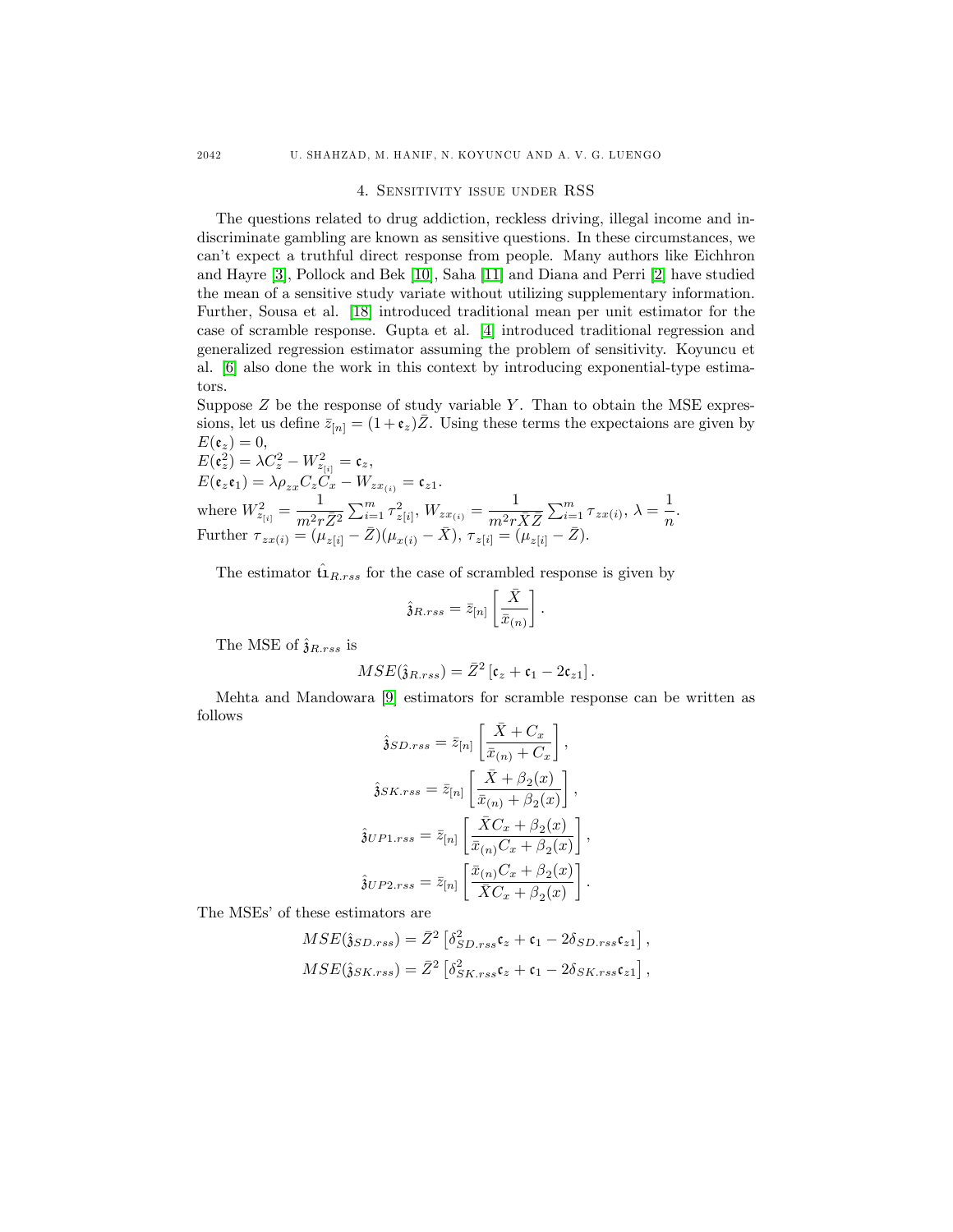$$
MSE(\hat{\mathfrak{z}}_{UP1,rss}) = \bar{Z}^2 \left[ \delta_{UP1,rss}^2 \mathfrak{c}_z + \mathfrak{c}_1 - 2\delta_{UP1,rss} \mathfrak{c}_{z1} \right],
$$
  

$$
MSE(\hat{\mathfrak{z}}_{UP2,rss}) = \bar{Z}^2 \left[ \delta_{UP2,rss}^2 \mathfrak{c}_z + \mathfrak{c}_1 + 2\delta_{UP2,rss} \mathfrak{c}_{z1} \right].
$$

The difference-estimator in RSS is as follows

$$
\hat{\mathfrak{z}}_{D,rss} = \bar{z}_{[n]} + d(\bar{X} - \bar{x}_{(n)}).
$$

The MSE of  $\hat{\mathfrak{z}}_{D,rss}$  is

$$
MSE(\hat{\mathfrak{z}}_{D,rss}) = \bar{Z}^2 \mathfrak{c}_z + d^2 \bar{X}^2 \mathfrak{c}_1 - 2 \bar{X} \bar{Z} d\mathfrak{c}_{z1}.
$$

The optimum value of d is

$$
d^{opt} = \frac{\bar{Z} \mathfrak{c}_{z1}}{\bar{X} \mathfrak{c}_1}.
$$

Hence the minimum MSE after utilizing  $d^{opt}$  is as follows

$$
\mathcal{MSE}_{min}(\hat{\mathbf{j}}_{D,rss}) = \bar{Z}^2 \left[ \mathfrak{c}_z - \frac{\mathfrak{c}_{z1}^2}{\mathfrak{c}_1} \right]. \tag{6}
$$

4.1. Adapted family of estimators for scrambled response under RSS. The adapted family of estimators i.e.  $\hat{\mathfrak{z}}_{kk,rss}$  for the scramble response is as follows:

$$
\hat{\mathfrak{z}}_{kk,rss} = w\bar{z}_{[n]}\left[\frac{(\bar{X}a+b)}{\alpha(\bar{x}_{(n)}a+b)+(1-\alpha)(\bar{X}a+b)}\right]^g.
$$
\n(7)

The definitions of the parameters in  $\hat{\mathfrak{z}}_{kk,rss}$  are same with  $\hat{\mathfrak{u}}_{kk,rss}$ . Also one can generate new estimators using suitable scalars from  $\hat{\mathfrak{z}}_{kk,rss}$  as given in Table2. The MSE of  $\hat{\mathfrak{z}}_{kk,rss}$  is given by

$$
\mathcal{MSE}(\hat{\mathfrak{z}}_{kk,rss}) = \bar{Z}^2 + w^2 \delta_{B_{kk}} - 2w \delta_{A_{kk}},
$$

where

$$
\begin{aligned} \delta_{A_{kk,rss}} &= \bar{Z}^2 \left[ 1 + \frac{g(g+1)}{2} \alpha^2 \mathfrak{v}^2 \mathfrak{c}_1 - g \alpha \mathfrak{v} \mathfrak{c}_{o1} \right], \\ \delta_{B_{kk,rss}} &= \bar{Z}^2 \left[ 1 + \mathfrak{c}_z + \left( 2 g^2 + g \right) \alpha^2 \mathfrak{v}^2 \mathfrak{c}_1 - 4 g \alpha \mathfrak{v} \mathfrak{c}_{o1} \right] \end{aligned}
$$

which is minimum for

$$
w^{opt} = \frac{\delta_{A_{kk,rss}}}{\delta_{B_{kk,rss}}}.
$$
  

$$
MSE_{min}(\hat{\mathfrak{z}}_{kk,rss}) = \left[\bar{Z}^2 - \frac{\delta_{A_{kk,rss}}^2}{\delta_{B_{kk,rss}}}\right].
$$
 (8)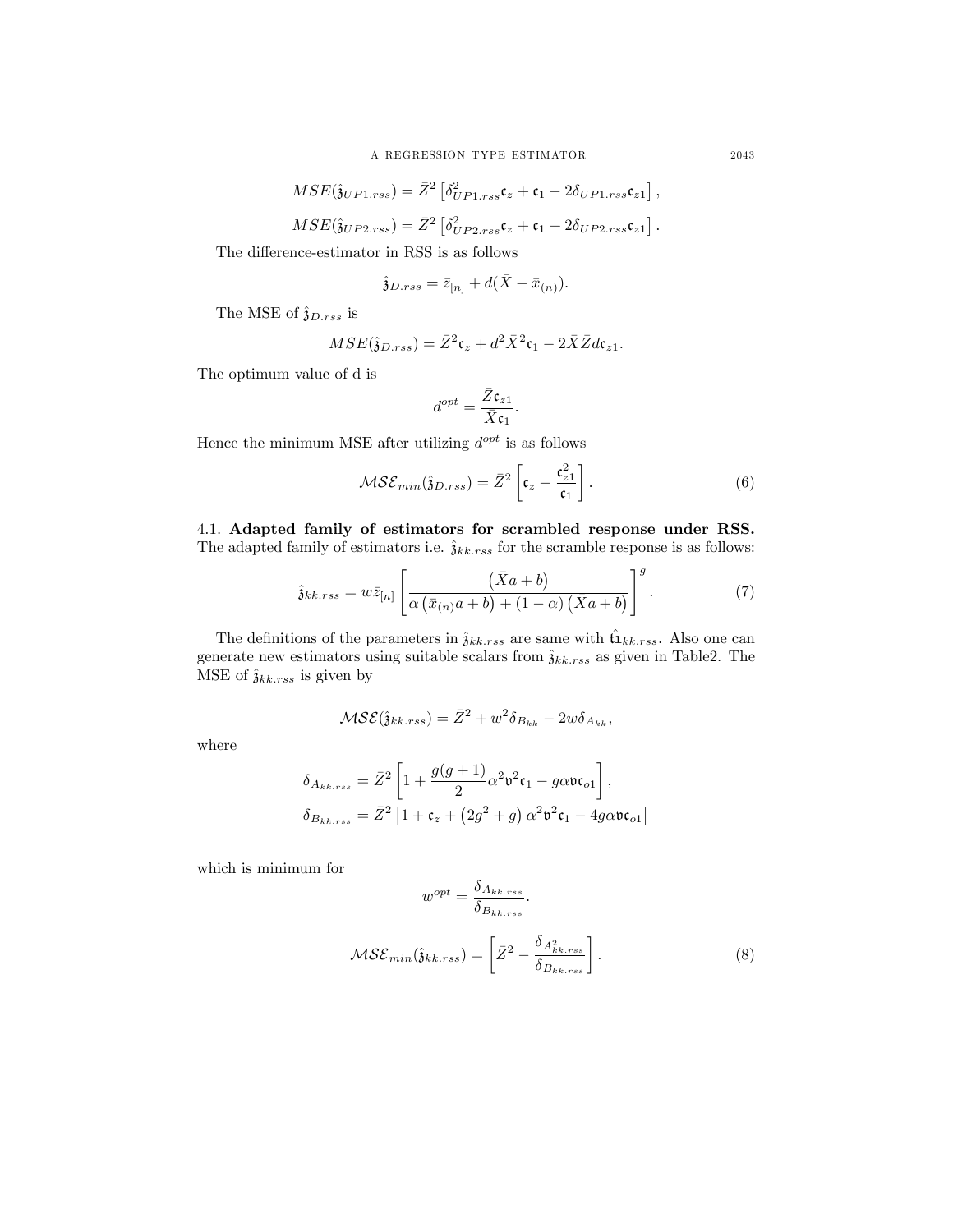TABLE 2. Family members of  $\hat{\mathfrak{z}}_{kk,rss}$  for  $(\alpha = 1)$ 

| Est.                                                                                                                                                                                                                                                                             | $\mathbf{a}$       | b                  |
|----------------------------------------------------------------------------------------------------------------------------------------------------------------------------------------------------------------------------------------------------------------------------------|--------------------|--------------------|
|                                                                                                                                                                                                                                                                                  | 1                  | 0                  |
| $\hat{\mathfrak{z}}_{kk,rss_1}=w\bar{z}_{[n]}\left[\frac{\hat{x}_{(n)}}{\bar{x}_{(n)}}\right]$<br>$\hat{\mathfrak{z}}_{kk,rss_2}=w\bar{z}_{[n]}\left[\frac{X+C_x}{\bar{x}_{(n)}+C_x}\right]$                                                                                     | $\mathbf{1}$       | $C_x$              |
| $\hat{\mathfrak{z}}_{kk,rss_3} = w\bar{z}_{[n]}\left[\frac{\bar{X}\beta_2(x)+C_x}{\bar{x}_{(n)}\beta_2(x)+C_x}\right].$                                                                                                                                                          | $\beta_2(x)$       |                    |
| $\hat{\mathfrak{z}}_{kk,rss_4}=w\bar{z}_{[n]}\left[\frac{XC_x+\beta_2(x)}{\bar{x}_{(n)}C_x+\beta_2(x)}\right]$                                                                                                                                                                   |                    | $C_x$ $\beta_2(x)$ |
| $\hat{\mathfrak{z}}_{kk,rss_5}=w\bar{z}_{[n]}\left[\frac{\bar{X}\beta_1(x)+\overset{\circ}{S_x}}{\bar{\pi}_{\ell}\rightarrow\mathcal{A}^{\ell}\cap\mathbb{R}^{\ell}\rightarrow\mathbb{C}}\right]$<br>$\frac{\overline{x}_{(n)}\beta_1(x)+S_x}{\overline{x}_{(n)}\beta_1(x)+S_x}$ | $\beta_1(x)$ $S_x$ |                    |
| $\hat{\mathfrak{z}}_{kk,rss_6} = w\bar{z}_{[n]}\left[\frac{X\beta_2(x)+S_x}{\bar{x}_{(n)}\beta_2(x)+S_x}\right]$                                                                                                                                                                 | $\beta_2(x)$ $S_x$ |                    |
| $\hat{\mathfrak{z}}_{kk,rss_7}=w\bar{z}_{[n]}\left[\frac{\bar{X}+\rho}{\bar{x}_{(n)}+\rho}\right]$<br>$\hat{\mathfrak{z}}_{kk,rss_8}=w\bar{z}_{[n]}\left[\frac{\bar{X}+\beta_2(\bar{z}_{k})}{\bar{x}_{(n)}+\beta_3(\bar{z}_{k})}\right]$                                         | $\mathbf{1}$       | $\rho$             |
| $\left[ \begin{array}{c} X + \beta_2(x) \end{array} \right]$<br>$\bar{x}_{(n)} + \beta_2$                                                                                                                                                                                        | $\mathbf{1}$       | $\beta_2(x)$       |

4.2. Suggested regression type estimator for scrambled response under RSS. The proposed estimator for the scramble response under RSS is given by

$$
\hat{\mathbf{j}}_{N} = w_{1} \left\{ \bar{z}_{[n]} + \hat{\beta}(\bar{X} - \bar{x}_{(n)}) \right\} + w_{2} (\bar{X} - \bar{x}). \tag{9}
$$

The bias of  $\hat{\mathfrak{z}}_N$  is

$$
B(\hat{\mathfrak{z}}_N)=(w_1-1)\bar{Z}.
$$

The MSE of  $\hat{\mathfrak{z}}_N$  is given by

$$
\mathcal{MSE}(\hat{\mathbf{j}}_N) = \bar{Z}^2 + w_1^2 \delta_{A_N} + w_2^2 \delta_{B_N} + 2w_1 w_2 \delta_{C_N} - 2w_1 \delta_{D_N},
$$

where

$$
\delta_{A_N} = \bar{Z}^2 \left[ 1 + \mathfrak{c}_z + R^{"2} \beta^2 \mathfrak{c}_1 - 2\beta^2 R^{''} \mathfrak{c}_{o1} \right],
$$
  
\n
$$
\delta_{B_N} = \bar{X}^2 \mathfrak{c}_1,
$$
  
\n
$$
\delta_{C_N} = \bar{X} \bar{Z} [\beta R^{''} \mathfrak{c}_1 - \mathfrak{c}_{o1}],
$$
  
\n
$$
\delta_{D_N} = \bar{Z}^2,
$$
  
\n
$$
R^{''} = \frac{\bar{X}}{\bar{Z}}.
$$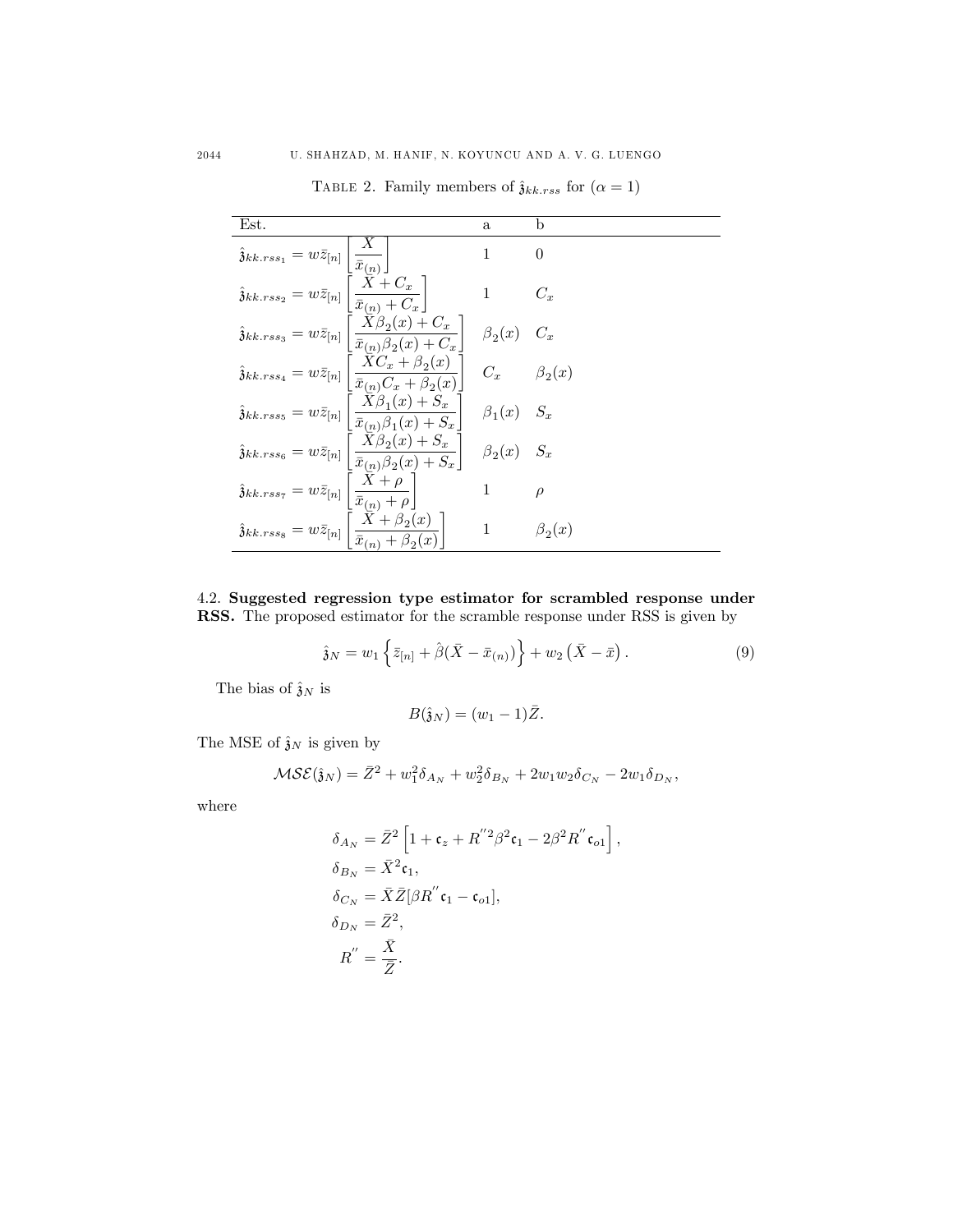which is minimum for

$$
w_1^{opt} = \left[\frac{\delta_{B_N}\delta_{D_N}}{\delta_{A_N}\delta_{B_N} - \delta_{C_N}^2}\right],
$$

and

$$
w_2^{opt} = \left[-\frac{\delta_{C_N} \delta_{D_N}}{\delta_{A_N} \delta_{B_N} - \delta_{C_N}^2}\right].
$$

Finally, using optimum values we obtain minimum MSE as follows

$$
\mathcal{MSE}_{min}(\hat{\mathbf{j}}_N) = \left[ \bar{Z}^2 - \frac{\delta_{B_N} \delta_{D_N}^2}{\delta_{A_N} \delta_{B_N} - \delta_{C_N}^2} \right]. \tag{10}
$$

### 5. Simulation study

We use a real data set for simulation study available in Singh [\[16\]](#page-11-18). This data set is already used by Mehta and Mandowara [\[9\]](#page-11-9). The data consists of agricultural loans of all operating banks in different states of USA in 1997, where

 $Y$ : Real estate farm loans in 1997 in USA  $\&$ 

X : Non-real estate farm loans in 1997 in USA.

Note that in our simulation procedure we adapt Singh et al. [\[15\]](#page-11-10) for the calculation of  $W_{y_{[i]}}^2$ ,  $W_{x_{(i)}}^2$  and  $W_{yx_{(i)}}$ , where

$$
W_{y_{[i]}}^2 = \frac{1}{m^2 r} \sum_{i=1}^m (RDY[i] - 1)^2,
$$
  

$$
W_{x_{(i)}}^2 = \frac{1}{m^2 r} \sum_{i=1}^m (RDX(i) - 1)^2,
$$
  

$$
W_{yx_{(i)}} = \frac{1}{m^2 r} \sum_{i=1}^m (RDY[i] - 1)(RDX(i) - 1).
$$

The expressions of  $RDY[i]$  are calculated as follows

 $RDY[1] = .25 + .08e_1, RDY[2] = .50 + .08e_2, RDY[3] = 1.00 + .08e_3.$ 

The expressions of  $RDX(i)$  are calculated as follows

 $RDX(1) = .25 + .05e_1, RDX(2) = .50 + .05e_2, RDX(3) = 1.00 + .05e_3.$ 

Further,  $e_i$  for  $(i = 1, 2, 3)$  is normally distributed with zero mean and unit variance. The steps of simulation the estimation of non-sensitive study variate are as follows

- Select a ranked set sample of size  $n = 12$  using  $m = 3$  distinct sets and  $r = 4$  cycles from the population containing N units.
- Estimate mean  $\hat{y}$  (say) through RSS.
- The whole process is repeated 3,000 times.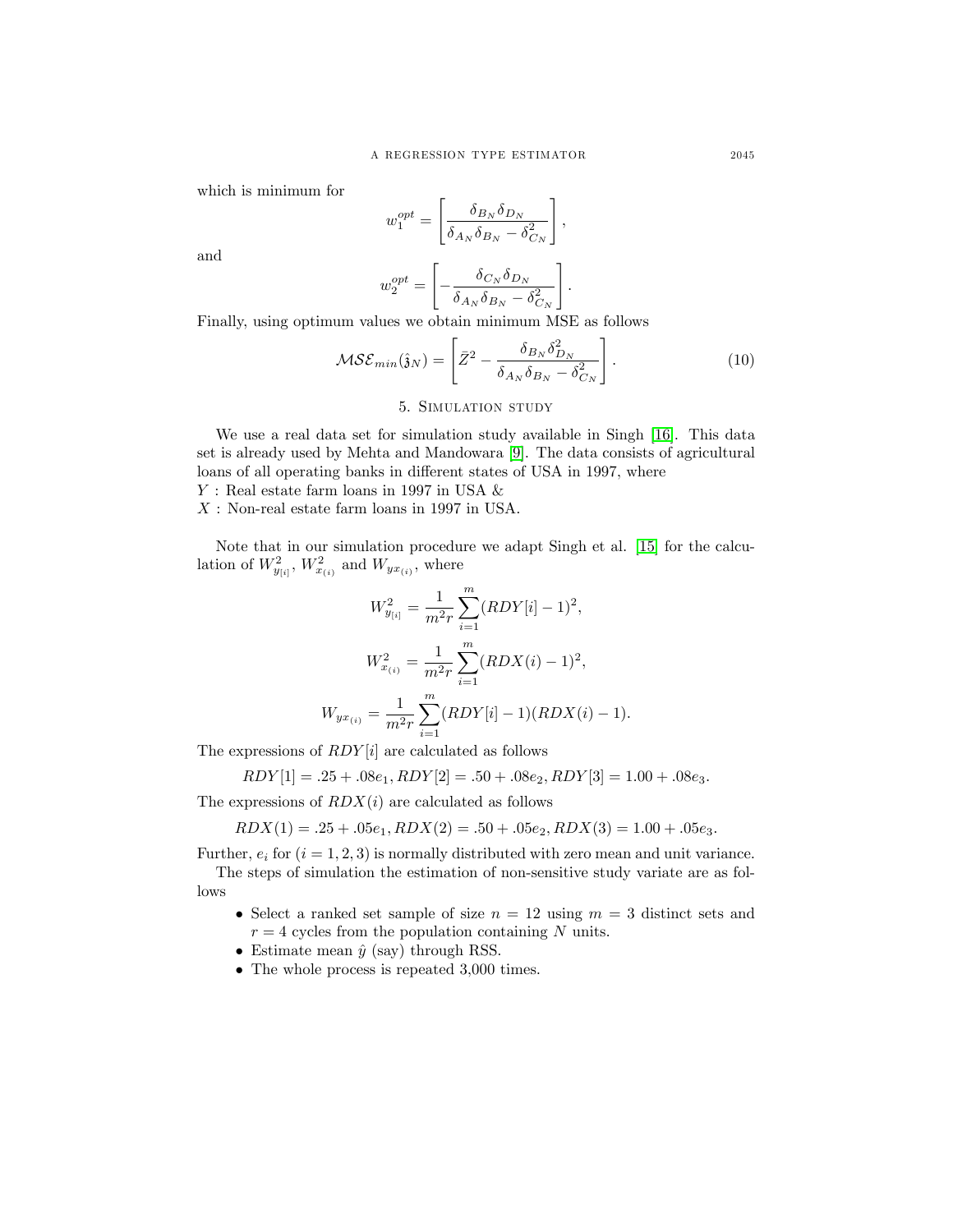- After that average MSE is calculated using  $MSE =$  $\sum_{i=1}^{3000} (\hat{y} - \bar{Y})^2$  $\frac{(9-1)}{3000}$ .
- $\bullet$  Finally, percent relative efficiency (PRE) is calculated as

$$
PRE(.) = \frac{MSE(\hat{\mathbf{u}}_{D,rss})}{MSE(.)} \times 100.
$$

For the case of sensitivity, we use

Pollock and Beck [\[10\]](#page-11-12) model i.e.  $Z = Y + S_2$ .

Eichhorn and Hayre [\[3\]](#page-11-11) model i.e.  $Z = S_1 Y$ .

Saha [\[11\]](#page-11-13) model i.e.  $Z = S_1(Y + S_2)$ .

Diana and Perri [\[2\]](#page-11-14) model i.e.  $Z = \phi(Y + S_2) + (1 - \phi)S_1Y$  where  $\phi$  ranges [0,1]. In these models  $S_1$  and  $S_2$  are the scrambling variates. We assume that  $S_1$  and  $S_2$  are uniformly distributed i.e.  $U(0,1)$ . Now we perform the above mentioned simulation procedure for the scramble response by replacing non-sensitive study variable  $Y$  with the sensitive study variable i.e. Z. Note that all the above mentioned scrambled-response models are applied one by one for the estimation of sensitive study variable.

Table 3. PREs for non-sensitive study variate

| Est.                               | PRE. | Est.                                                                      | <b>PRE</b> | Est.                                                          | <b>PRE</b> |
|------------------------------------|------|---------------------------------------------------------------------------|------------|---------------------------------------------------------------|------------|
| $\hat{\mathfrak{t}}_{R,rss}$       |      | 496.82 $t_{1D,rss}$                                                       | 100        | $t_{1k,k,rss5}$ 2340.71                                       |            |
| $\hat{\mathfrak{t}}_{1SD,rss}$     |      |                                                                           |            | 501.36 $\hat{u}_{kk,rss1}$ 641.99 $\hat{u}_{kk,rss6}$ 1647.31 |            |
| $\mathfrak{t} \mathbf{1}_{SK,rss}$ |      |                                                                           |            | 513.45 $t_{1kk,rss2}$ 647.54 $t_{1kk,rss7}$ 644.98            |            |
|                                    |      | $\hat{u}_{UP,rss1}$ 510.29 $\hat{u}_{kk,rss3}$ 643.21 $\hat{u}_{kk,rss8}$ |            |                                                               | 662.28     |
|                                    |      | $\hat{u}_{UP,rss2}$ 497.82 $\hat{u}_{kk,rss4}$ 658.42 $\hat{u}_{N}$       |            |                                                               | 4812.21    |

Table 4. PREs for sensitive study variate using Pollock and Bek model (1976)

| Est.                                   | <b>PRE</b> | Est.                                   | <b>PRE</b> | Est.                           | <b>PRE</b> |
|----------------------------------------|------------|----------------------------------------|------------|--------------------------------|------------|
| $\hat{\mathfrak{z}}_{R,rss}$           | 442.45     | $\hat{\mathfrak{z}}_{D,rss}$           | 100        | $\hat{3}_{kk,rss5}$ 933.63     |            |
| $\hat{\mathfrak{z}}_{SD,rss}$          | 443.82     | $\hat{3}_{kk,rss1}$ 563.25             |            | $\hat{\mathfrak{z}}_{kk,rss6}$ | 791.95     |
| $\hat{\mathfrak{z}}_{SK,rss}$          | 447.46     | $\hat{3}_{kk,rss2}$ 564.66             |            | $\hat{3}_{kk,rss7}$ 564.17     |            |
| $\overline{\partial U}$ <i>P.rss</i> 1 | 446.51     | $\hat{3}_{kk,rss3}$ 563.56             |            | $\hat{\mathfrak{z}}_{kk,rss8}$ | 568.39     |
| $\hat{\mathfrak{z}}_{UP,rss2}$         | 442.76     | $\hat{3}_{kk,rss4}$ 567.41 $\hat{3}_N$ |            |                                | 1093.47    |

# 6. Conclusion

In this article we have suggested regression-type estimator in ranked set sampling and extended our work for the case of scramble response. The results of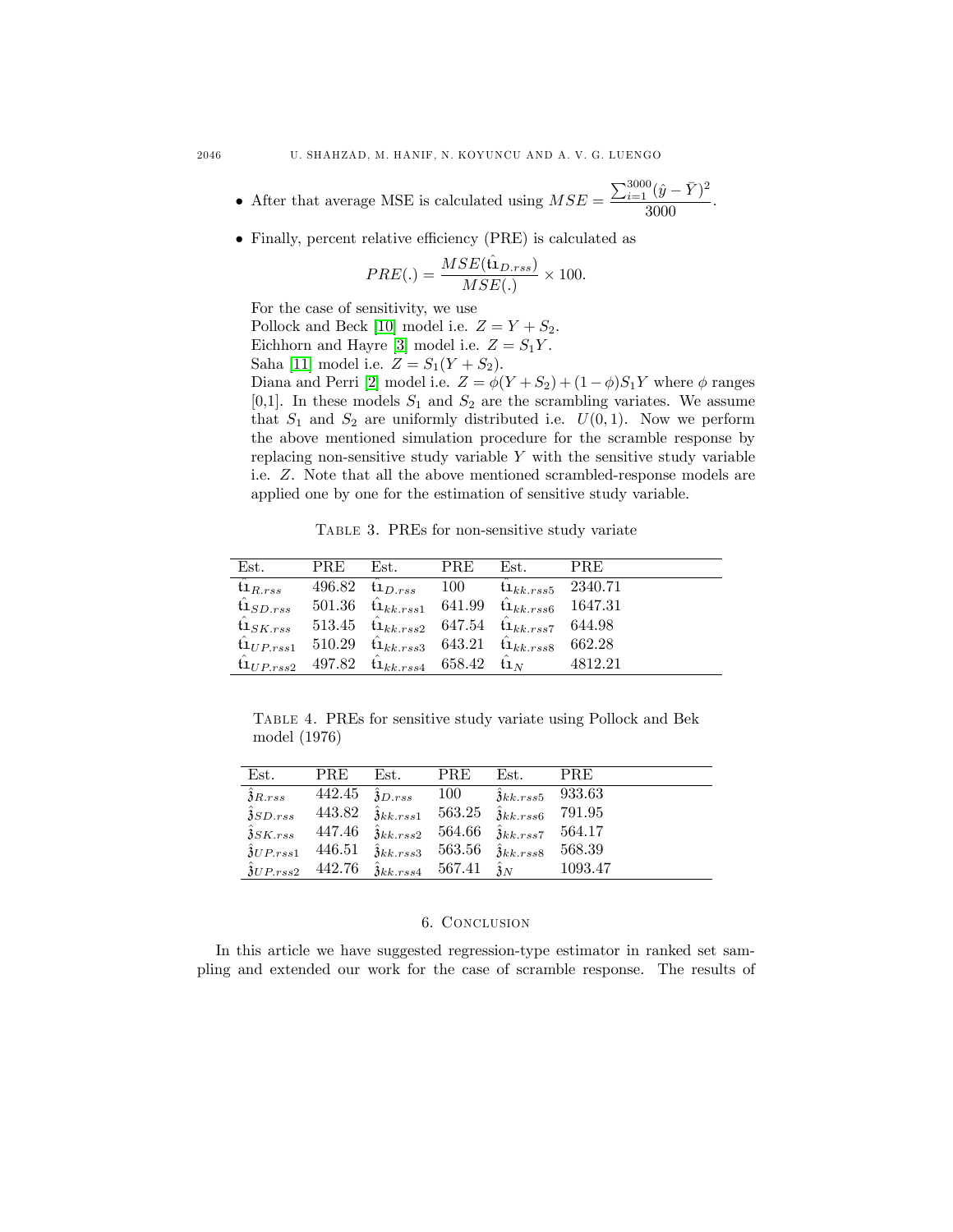Table 5. PREs for sensitive study variate using Eichhorn and Hayre model (1983)

| Est.                          | <b>PRE</b> | Est.                                                                                     | PRE | Est.                                                  | <b>PRE</b>                  |
|-------------------------------|------------|------------------------------------------------------------------------------------------|-----|-------------------------------------------------------|-----------------------------|
| $\hat{\mathfrak{z}}_{R,rss}$  |            | 496.82 $\hat{\mathfrak{z}}_{D,rss}$ 100                                                  |     |                                                       | $\hat{3}_{kk,rss5}$ 2340.71 |
| $\hat{\mathfrak{z}}_{SD,rss}$ |            | 501.36 $\hat{\mathfrak{z}}_{kk,rss1}$ 641.99                                             |     |                                                       | $\hat{3}_{kk,rss6}$ 1647.31 |
| $\hat{\mathfrak{z}}_{SK.rss}$ |            | $513.45 \quad \hat{\mathfrak{z}}_{kk,rss2}$ 647.54 $\hat{\mathfrak{z}}_{kk,rss7}$ 644.98 |     |                                                       |                             |
| $\hat{3}_{UP,rss1}$ 510.29    |            |                                                                                          |     | $\hat{3}_{kk,rss3}$ 643.21 $\hat{3}_{kk,rss8}$ 662.28 |                             |
|                               |            | $\hat{3}_{UP,rss2}$ 497.82 $\hat{3}_{kk,rss4}$ 658.42 $\hat{3}_{N}$                      |     |                                                       | 4812.21                     |

Table 6. PREs for sensitive study variate using Saha model (2007)

| Est.                           | <b>PRE</b> | Est.                                                         | <b>PRE</b> | Est.                           | <b>PRE</b>                     |
|--------------------------------|------------|--------------------------------------------------------------|------------|--------------------------------|--------------------------------|
| $\hat{\mathfrak{z}}_{R,rss}$   | 486.44     | $\hat{\mathfrak{z}}_{D,rss}$                                 | -- 100     |                                | $3k \,$ <i>k.rss</i> 5 1597.63 |
| $\hat{\mathfrak{z}}_{SD,rss}$  | 489.29     | $\hat{3}_{kk,rss1}$ 615.62                                   |            |                                | $\hat{3}_{kk,rss6}$ 1202.69    |
| $\delta$ SK.rss                | 496.88     | $\hat{3}_{kk,rss2}$ 618.93                                   |            | $\hat{3}_{kk,rss7}$ 617.56     |                                |
| $\hat{\mathfrak{z}}_{UP,rss1}$ | 494.89     | $\hat{3}_{kk,rss3}$ 616.35                                   |            | $\hat{\mathfrak{z}}_{kk,rss8}$ | 627.72                         |
| $\hat{\mathfrak{z}}_{UP,rss2}$ | 487.07     | $\hat{\mathfrak{z}}_{kk,rss4}$ 625.42 $\hat{\mathfrak{z}}_N$ |            |                                | 2653.81                        |
|                                |            |                                                              |            |                                |                                |

Table 7. PREs for sensitive study variate using Diana and Perri model (2010)

|                                 | $\phi = 0.25$ | $\phi = 0.50$ | $\phi = 0.75$ |
|---------------------------------|---------------|---------------|---------------|
| Est.                            | <b>PRE</b>    | PRE           | PRE           |
| $\delta$ R. $rss$               | 515.48        | 490.26        | 519.88        |
| 3SD.rss                         | 518.57        | 492.45        | 521.80        |
| $3SK.$ rss                      | 526.79        | 498.25        | 526.89        |
| $\delta UP1. rss$               | 524.64        | 496.73        | 525.56        |
| $\frac{\partial U}{\partial 2}$ | 516.17        | 490.75        | 520.31        |
| $\delta D.rss$                  | 100           | 100           | 100           |
| $\lambda k k.rss1$              | 651.80        | 607.29        | 639.74        |
| $3$ kk. $rss2$                  | 655.39        | 609.70        | 641.76        |
| $\mathfrak{z}_{kk,rss3}$        | 652.59        | 607.82        | 640.19        |
| $\lambda k k.rss4$              | 662.42        | 614.41        | 645.72        |
| 3kk, rss5                       | 1711.18       | 1298.61       | 1194.75       |
| $\mathfrak{z}_{kk,rss6}$        | 1285.40       | 1023.71       | 977.52        |
| $\lambda k k.rss7$              | 653.90        | 608.80        | 641.07        |
| $\mathfrak{z}_{kk,rss8}$        | 664.91        | 616.08        | 647.12        |
| 3N                              | 2866.17       | 1825.57       | 1465.23       |

the simulation study, available in Table  $[3,4,5,6 \& 7]$ , show the superiority of suggested estimator over Kadilar et al. [\[5\]](#page-11-8), Koyuncu and Kadilar [\[7\]](#page-11-1) and Mehta and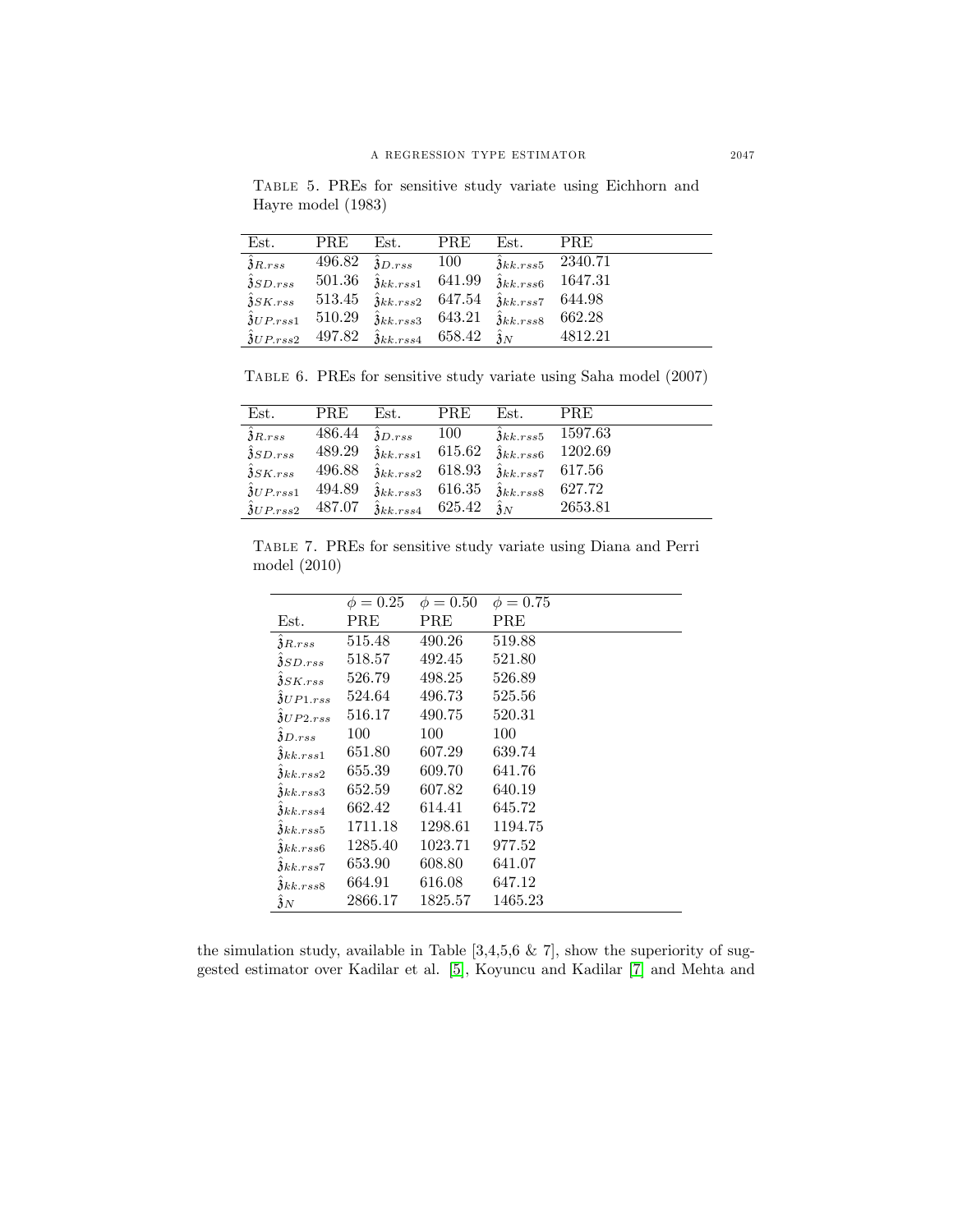Mandowara [\[9\]](#page-11-9) estimators. Hence, it is recommended to utilize the suggested estimator.

#### **REFERENCES**

- <span id="page-11-0"></span>[1] Bouza, C. N., Ranked set sampling for the product estimator, Rev. Invest. Oper. 29(3),  $(2008), 201-206.$
- <span id="page-11-14"></span>[2] Diana, G. and Perri, P.F., New scrambled response model for estimating the mean of a sensitive quantitative character, Journal of Applied Statistics 37,(2010), 1875-1890.
- <span id="page-11-11"></span>[3] Eichhorn, B. and Hayre, L.S., Scrambled randomized response method for obtaining sensitive quantitative data, Journal of Statistical Planning and Inference 7, (1983),  $307-316$ .
- <span id="page-11-16"></span>[4] Gupta, S., Shabbir, J., Sousa, R. and Corte-Real, P., Estimation of the mean of a sensitive variable in the presence of auxiliary information, Communications in Statistics-Theory and  $Methods 41, (2012), 2394-2404.$
- <span id="page-11-8"></span>[5] Kadilar,C., Unyazici,Y. and Cingi,H., Ratio estimator for the population mean using ranked set sampling, Statist. Papers 50,  $(2009)$ , 301-309.
- <span id="page-11-17"></span>[6] Koyuncu, N., Gupta, S. and Sousa, R., Exponential-type estimators of the mean of a sensitive variable in the presence of nonsensitive auxiliary information, Communications in Statistics  $-$  Simulation and Computation 43(7), (2014), 1583-1594.
- <span id="page-11-1"></span>[7] Koyuncu, N. and Kadilar, C., Efficient estimators for the population mean, Hacett. J. Math. Statist.  $38(2)$ ,  $(2009)$ ,  $217-225$ .
- <span id="page-11-6"></span>[8] McIntyre, G.A., A method for unbiased selective sampling using ranked sets, Australian Journal of Agricultural Research 3,  $(1952)$ ,  $385-390$ .
- <span id="page-11-9"></span>[9] Mehta, N. and Mandowara, V., A modified ratio-cum-product estimator of finite population mean using ranked set sampling, *Communications in Statistics-Theory and Methods* 45(2),  $(2016), 267-276.$
- <span id="page-11-12"></span>[10] Pollock, K.H. and Bek, Y., A comparison of three randomized response models for quantitative data, Journal of the American Statistical Association 71,(1976), 884-886.
- <span id="page-11-13"></span>[11] Saha, A., A randomized response technique for quantitative data under unequal probability sampling, Journal of Statistical Theory and Practice  $2(4)$ ,  $(2008)$ , 589-596.
- <span id="page-11-7"></span>[12] Samawi, H. M. and Muttlak, H. A., Estimation of ratio using rank set sampling, Biomet. J. 38, (1996), 753-764.
- <span id="page-11-5"></span>[13] Shahzad, U., On the estimation of population mean under systematic sampling using auxiliary attributes, Orient J Phys Sciences 1,  $(2016)$ , 17-22.
- <span id="page-11-3"></span>[14] Singh, H. P. and Kakran M. S., A modified ratio estimator using known coefficient of kurtosis of an auxiliary character, In Singh, S. ed. Advanced Sampling Theory with Applications, Kluwer Academic Publishers,(1993).
- <span id="page-11-10"></span>[15] Singh, H.P., Tailor, R. and Singh, S., General procedure for estimating the population mean using ranked set sampling, Journal of Statistical Computation and Simulation 84(5), (2014),  $931 - 945.$
- <span id="page-11-18"></span>[16] Singh, S., Advanced Sampling Theory with Applications. Vol. 1 and 2. London: Kluwer Academic Publishers,(2003).
- <span id="page-11-2"></span>[17] Sisodia, B. V. S. and Dwivedi, V. K., A modified ratio estimator using coefficient of variation of auxiliary variable,  $J. Ind. Soc. Agri. Statist. 33, (1981), 13–18.$
- <span id="page-11-15"></span>[18] Sousa, R., Shabbir, J., Corte-Real, P., Gupta, S. , Ratio estimation of the mean of a sensitive variable in the presence of auxiliary information, Journal of Statistical Theory and Practice  $4(3)$ ,  $(2010)$ ,  $495-507$ .
- <span id="page-11-4"></span>[19] Tailor, R., Sharma, B., A modified ratio-cum-product estimator of finite population mean using known coefficient of variation and coefficient of kurtosis. Stat. Transition New Ser.  $10(1)$ ,  $(2009)$ ,  $15-24$ .